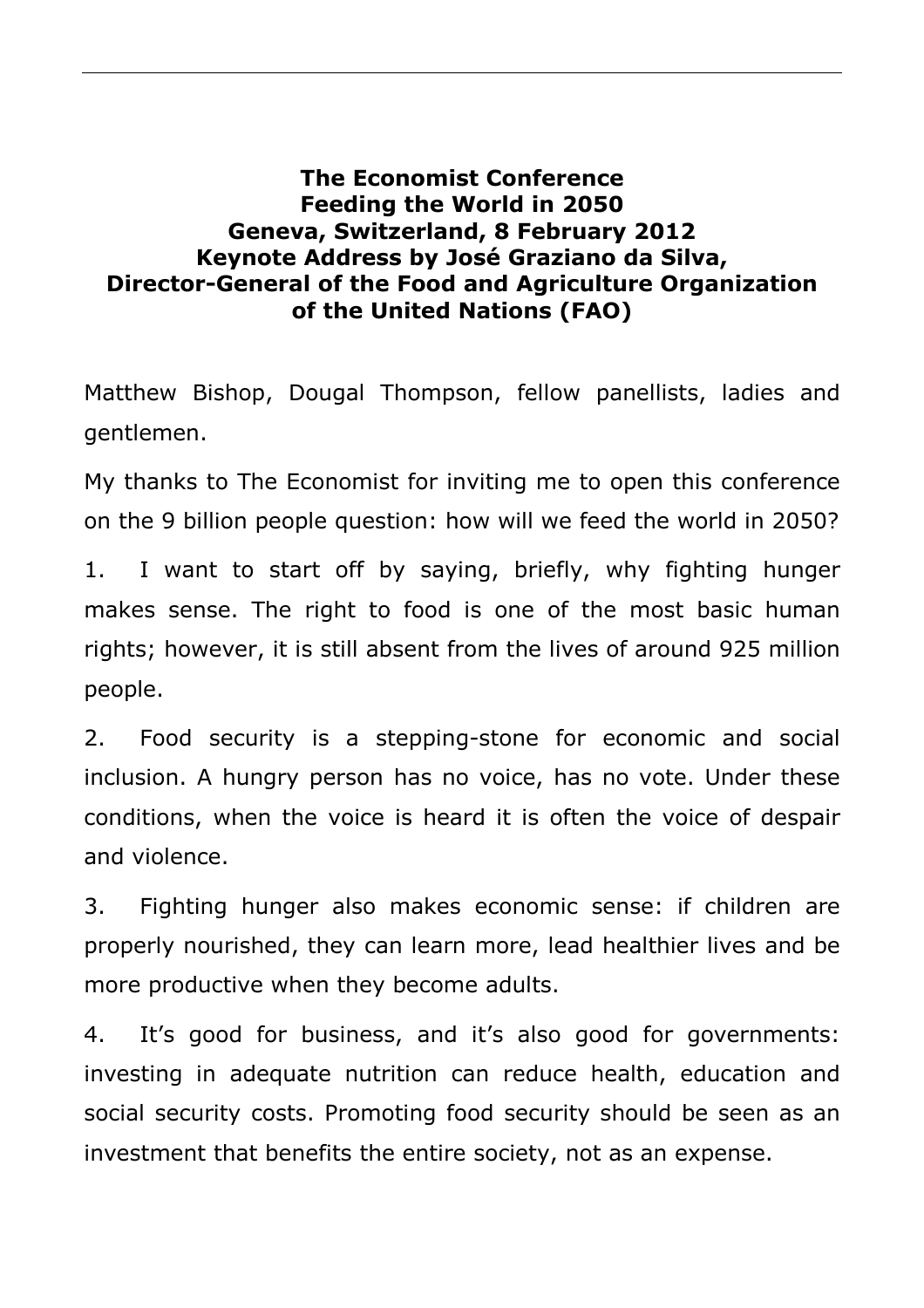5. With regard to the question we are asking today, I want to say that we have the right one: it is HOW and not IF we can feed the world in 2050.

6. We have the resources to guarantee food security for all, today and in four decades from now.

7. In 2009, FAO estimated that we needed to increase overall food production by some 70 percent between 2005-2007 and 2050 to feed 9.1 billion people.

8. Ninety percent of this growth would come from higher yields and cropping intensity and ten percent from increased land use.

9. FAO ran the same calculation again last year and, thanks to updated information available, we are now looking at the need to increment agricultural output between 2005-2007 and 2050 by 60 per cent, for both food and non-food uses, but with the latter including only moderate increases in the use of crops as feedstocks for biofuels.

10. This conclusion reflects, *inter alia* but primarily, the prospect that global demand will be growing at much lower rates than in the past for the following reasons:

- Population growth will be lower and there will be population declines in several countries and regions, including Japan, China, Brazil and Europe.
- More countries and population groups will be gradually attaining levels of per capita food consumption beyond which there is little scope for major further increases.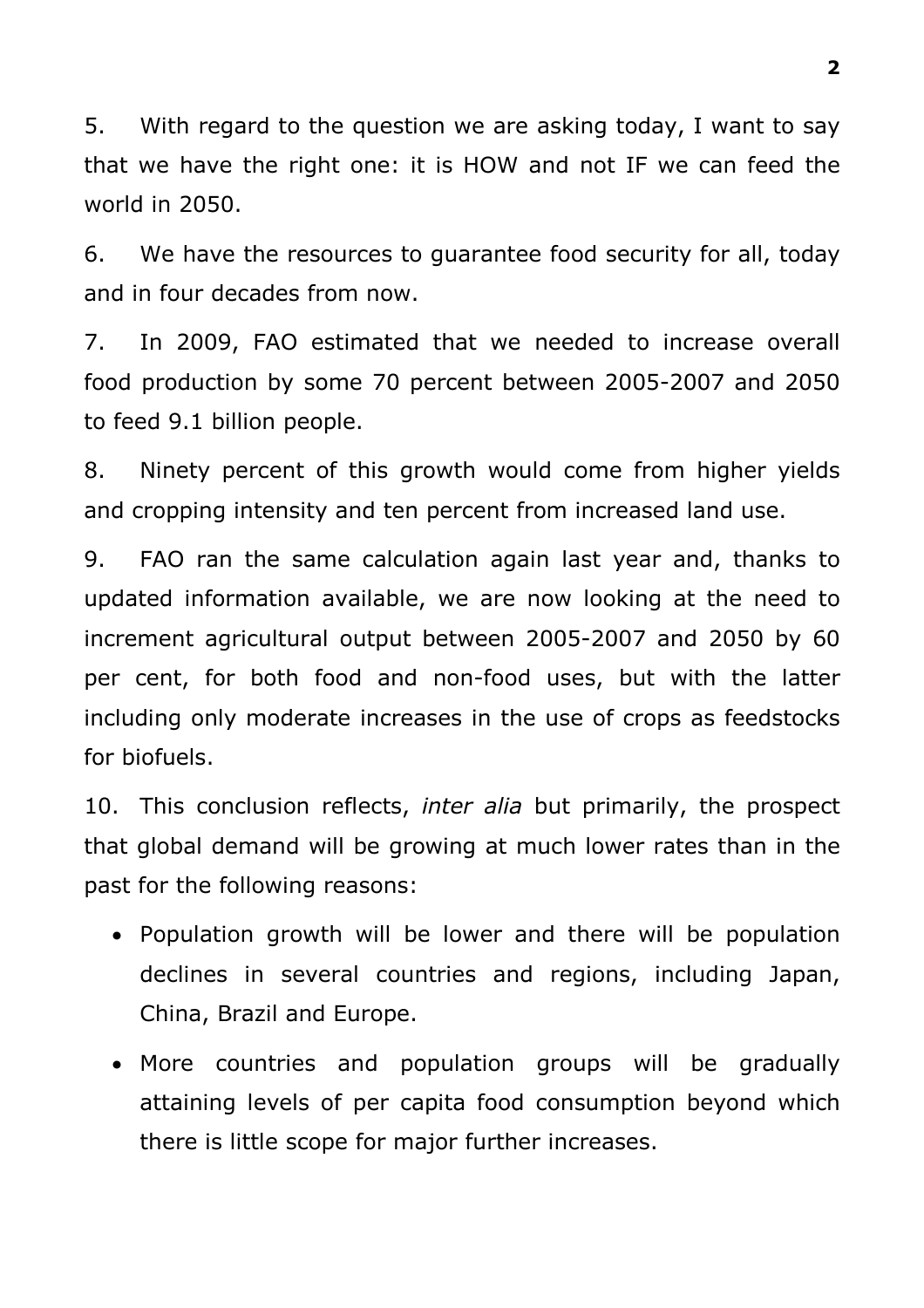• At the same time, there are several countries in which food demand could increase faster, because they are starting with low levels of food consumption per capita and many of them will continue to have high population growth rates. However, such potential may not always be expressed fully as effective demand because they may still have low incomes and significant poverty for a long time to come.

11. If we agree that these projections are the standard to measure food needs for 2050, an important next step is to see what we can do to guarantee food security without needing to increase agricultural output to 60 percent. This is important because of the impact that any production increase has on our natural resources.

12. The way to do this is by finding other possible answers for feeding the world. The two main issues I want to look at are food production and consumption.

13. Throughout the world we lose or waste one third of all the food produced every year. This means, roughly, 1.3 billion tonnes of food per year, according to a study released last year by FAO and the Swedish Institute for Food and Biotechnology.

14. Food loss has to do with the production, post harvest and food processing stages in the food chain.

15. Food waste happens at the end of the chain, in retail and consumption. It has to do with throwing away food that is still perfectly edible.

16. In developing countries, 40 percent of losses occur during postharvest, processing, transporting and storage, while in industrialized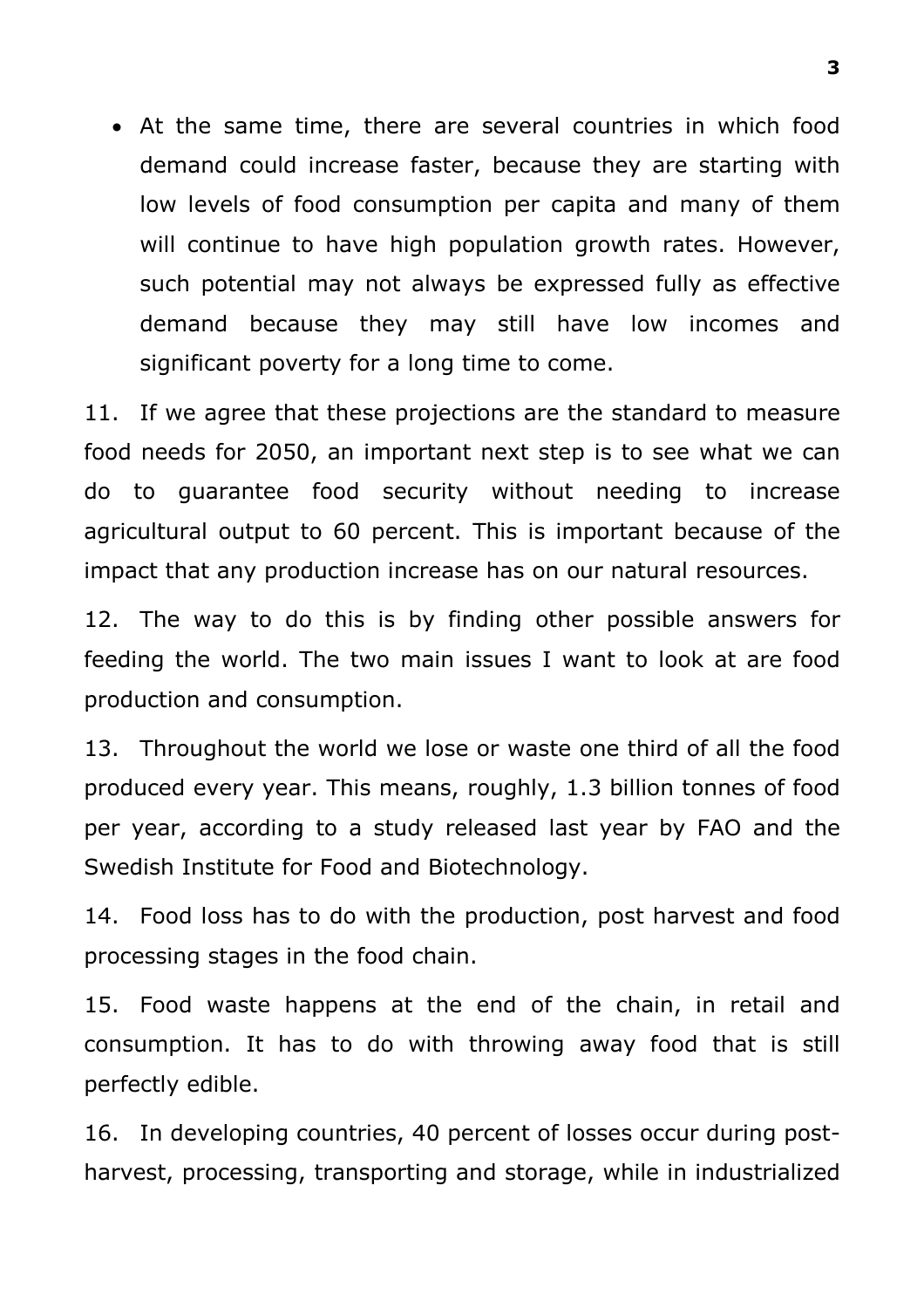countries more than 40 percent of losses happen at retail and consumer levels.

17. We need to look at ways in which we can make better use of the food we produce, reducing loss and waste. We can make significant improvements if we involve the public and private sectors, producers and consumers.

18. In general, if we improve and expand local food production and consumption circuits, we can reduce losses with transportation and storage.

19. In low-income countries, measures that target the production side should be given most attention: improving harvest techniques and infrastructure such as roads, storage facilities and cooling chains.

20. In industrialized countries, the focus should be on food and nutrition education to reduce waste. Per capita waste by consumers is between 95 and 115 kilograms a year in Europe and North America, while consumers in sub-Saharan Africa and South and Southeast Asia each throw away only 6 to 11 kilos a year.

21. If we could reduce food waste and loss by roughly 25 per cent, we would have additional food for about 500 million people a year without having to produce more.

22. More study still needs to be done to quantify food loss and waste, but I wanted to bring these numbers into the discussion because they can have a major impact on answering the 9 billion people question.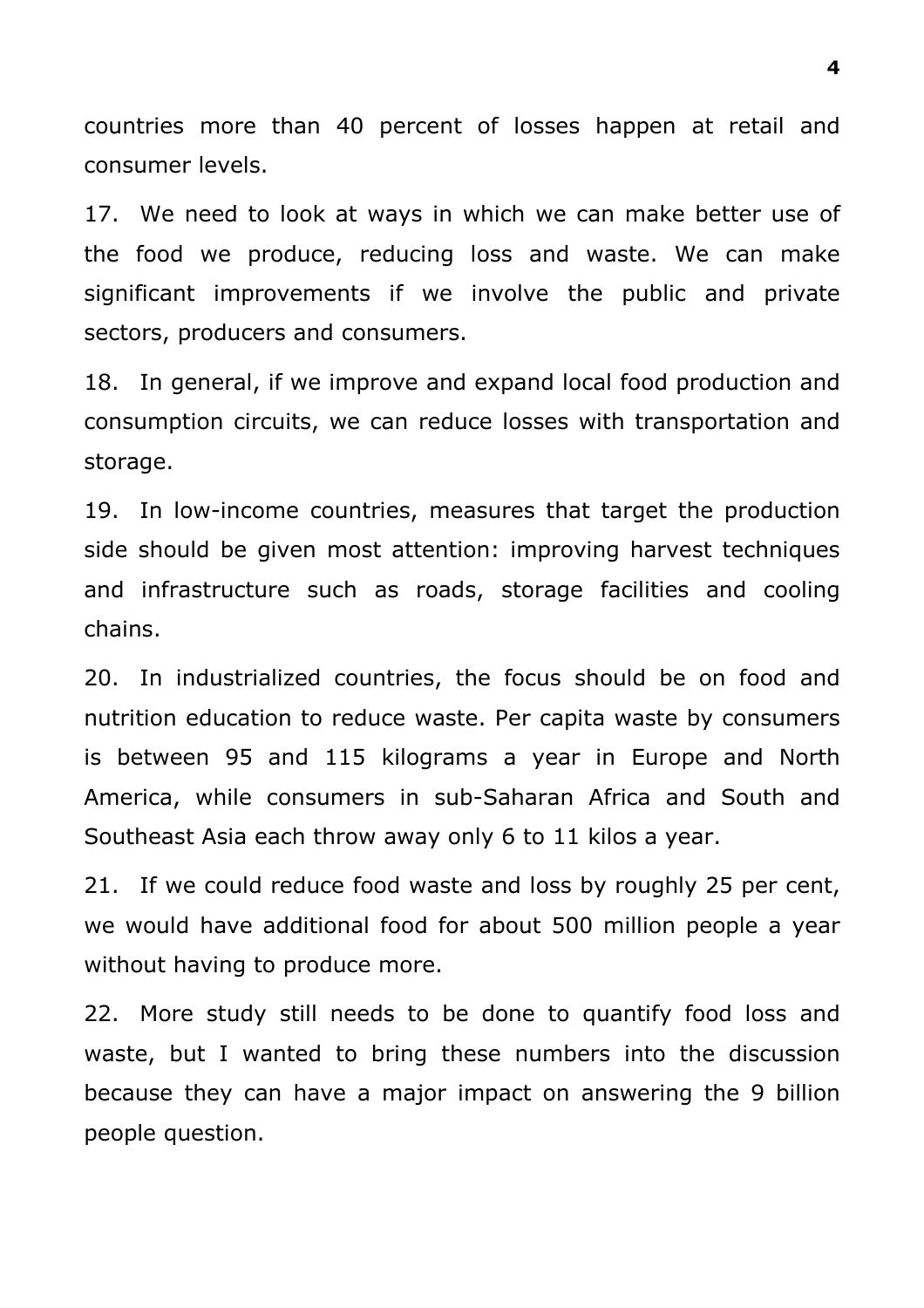23. What I am trying to say is that we need to look not only at the production side, but also at consumption. It's especially important when we consider the environmental implications of increasing food production.

24. With the 1960's Green Revolution we were able to greatly boost food production.

25. The productivity gains we have had in the past fifty years were mainly thanks to the intensive use of inputs, fertilizers and pesticides. However, this has taken its toll on the natural resources. We cannot produce more food the same way. It's not sustainable. And there is the added challenge of climate change.

26. That is why many, including myself, have been speaking out about the need for greening the green revolution, or a double green revolution. We need a new production paradigm. Last year, FAO presented "Save and Grow", which is exactly that. It offers a guide to policymakers on how to sustainably intensify smallholder crop production, especially in developing countries.

27. The focus on small-scale production is important because they are usually the farmers with less access to resources, technology, and assistance. And frequently have much lower yields than largescale production.

28. The ecosystemic approach proposed by "Save and Grow" can help farmers have better productivity and preserve natural resources.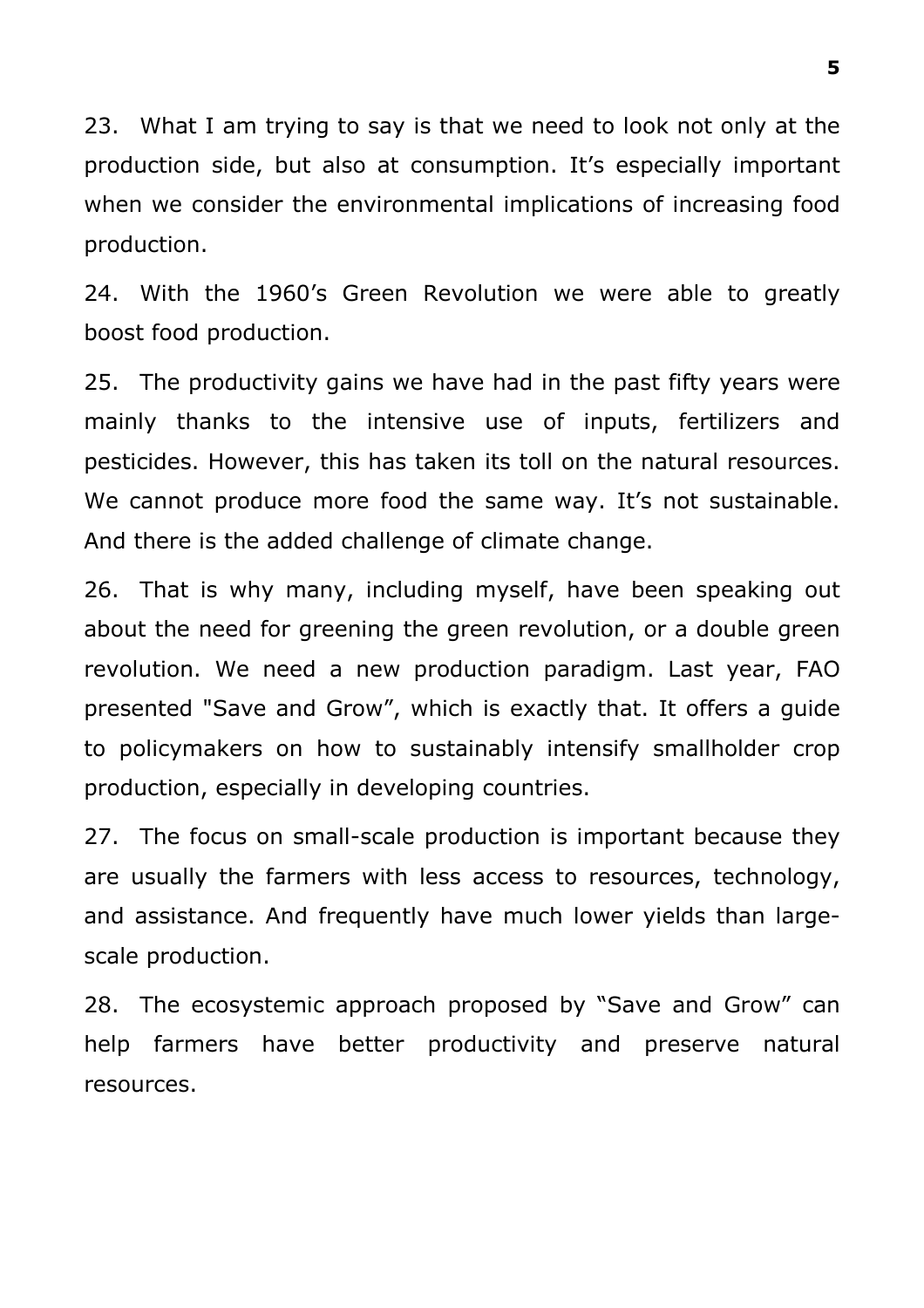29. Conservation Agriculture is one example. It can reduce the need for water by up to 30 percent, energy costs by 60 percent and increase yields.

30. However, this shift in production model costs money and smallscale farmers need policy assistance and investments to bridge the gap they have with modern the modern agribusiness system.

31. Among other things, we also need research directed to both high and low potential farming areas, because most of the poor rural population lives in marginal areas.

32. If we look at the post-war global scenario we can claim to have been highly successful in increasing agricultural production. There is 40 percent more food available for every person today than there was in 1945, when FAO was created, in spite of a record growth in population from 2.5 billion to today's seven billion people. But we have been far less successful in ensuring that the extra production generates equitable benefits. The evidence of our collective failure is that almost one billion people are undernourished and more than one billion people are overweight or obese.

33. Hunger is a global challenge and we need to put in place a more efficient governance system for food security. The renewed Committee on World Food Security, hosted by FAO, in which governments, civil society and the private sector sit at the same table, is a positive step in this direction.

34. The importance the G-20 has given to food security is also very important. At their request, FAO is supporting AMIS – the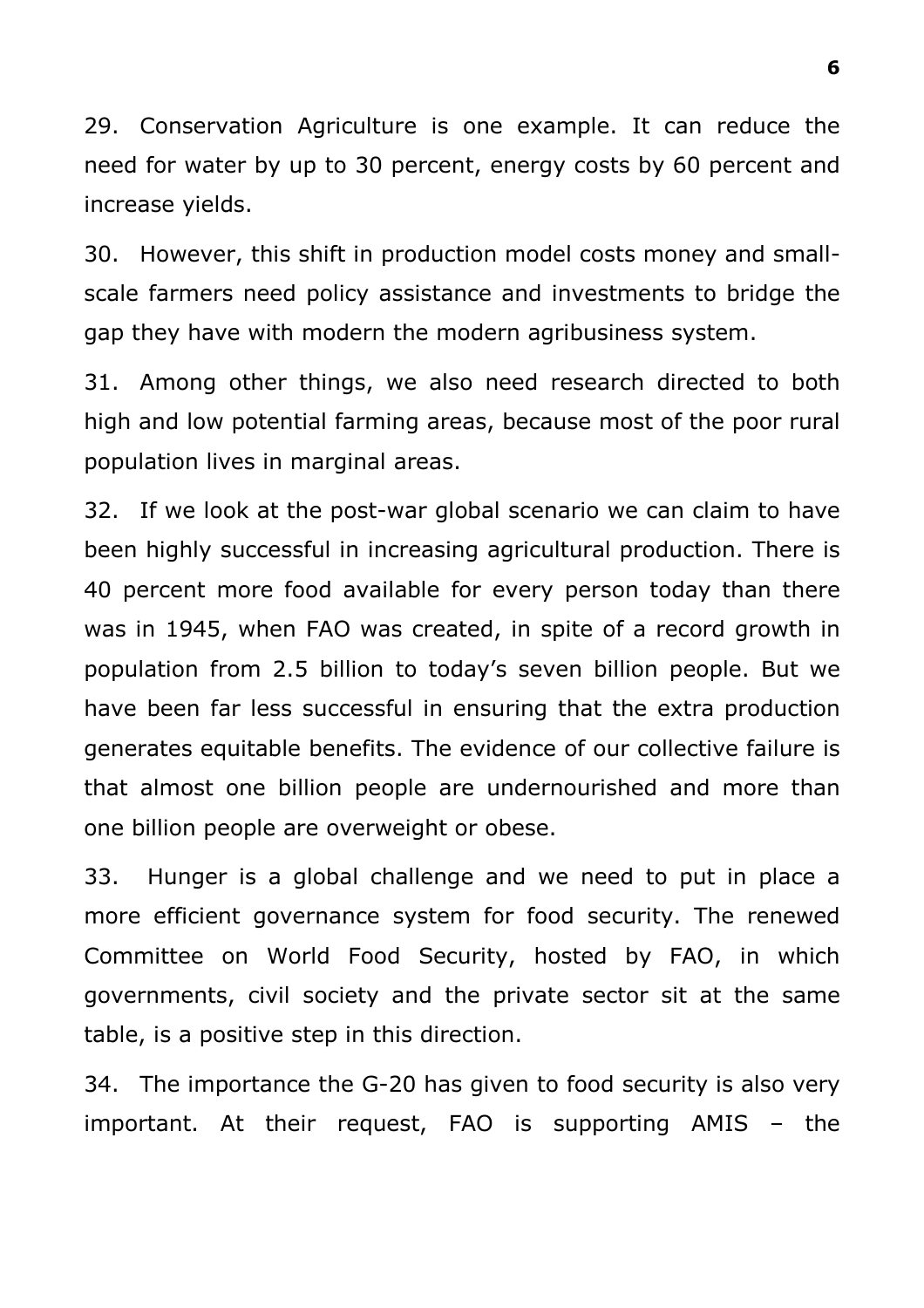Agricultural Market Information System - to give more transparency to the food commodities markets.

35. But we need to complement actions at the international level with others at the local level, because people don't eat at the global markets. People eat in their homes, in their cities and villages.

36. That is why we need to support small-scale and local production. These local circuits are also part of a sustainable solution to food security.

37. Improving access at the local level is key to food security. The way we are now, we risk having, in 2050, a world which has enough food for all but still has millions of malnourished people. Very similar to today.

38. Even if we expand overall agricultural output by 60 percent, the prevalence of undernourishment in developing countries is still expected to be 4 percent in 2050. That means over 300 million people without enough to eat, with sub-Saharan Africa having the highest incidence of hunger in the developing world.

39. The reason why is simple: as today, these people would not have the access to the food they need, either because they are unable to produce it for themselves or because they don't have the necessary income to buy it.

40. Around 75 percent of the world's food insecure population lives in rural areas, and poor farmers usually have lower productivity rates. We need to look there for the answer to the hunger problem. We need to produce food and increase food supply where it is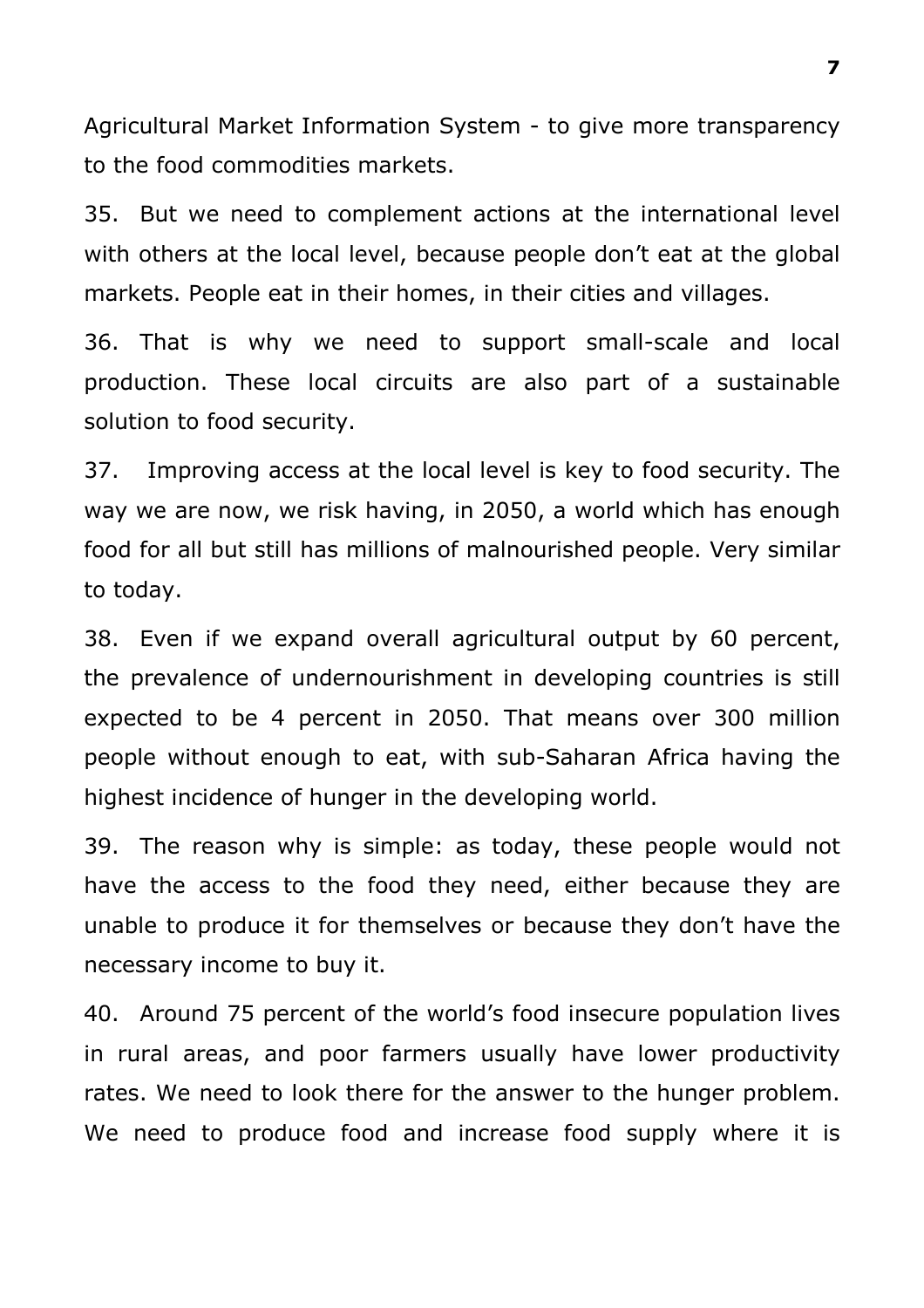needed the most, in developing countries, and combine it with action to improve access to food by the most needy.

41. In different parts of the world, we are seeing innovative ways to link local production with consumption through cash for work and cash transfer programmes. These not only increase the resilience of vulnerable families, but also, by translating their unmet food requirements into demand, stimulate local markets and production.

42. I just came back from a mission to Africa - Ethiopia, Kenya and Somalia. I went there because the Horn of Africa is my priority.

43. We were able to announce the end of famine conditions in Somalia, thanks to long-awaited rains, the support given to farmers and the humanitarian and agricultural response of the last six months. Cash for work is being used as a component of our emergency response with positive results.

44. Despite the good news, the situation there is still very precarious. It depends on the next rainy season, and the work we do in the next few months. We can't prevent a drought, but we can put measures in place to try to prevent it from becoming famine. This means giving immediate assistance but with a long-term vision, increasing the resilience of this population.

45. The food insecurity in Somalia, South Sudan, and in other parts of the world should give us the sense of urgency we need to fight hunger.

46. To build a food secure 2050, we need to start now. But this is not a goal that FAO or any government will reach alone. The private